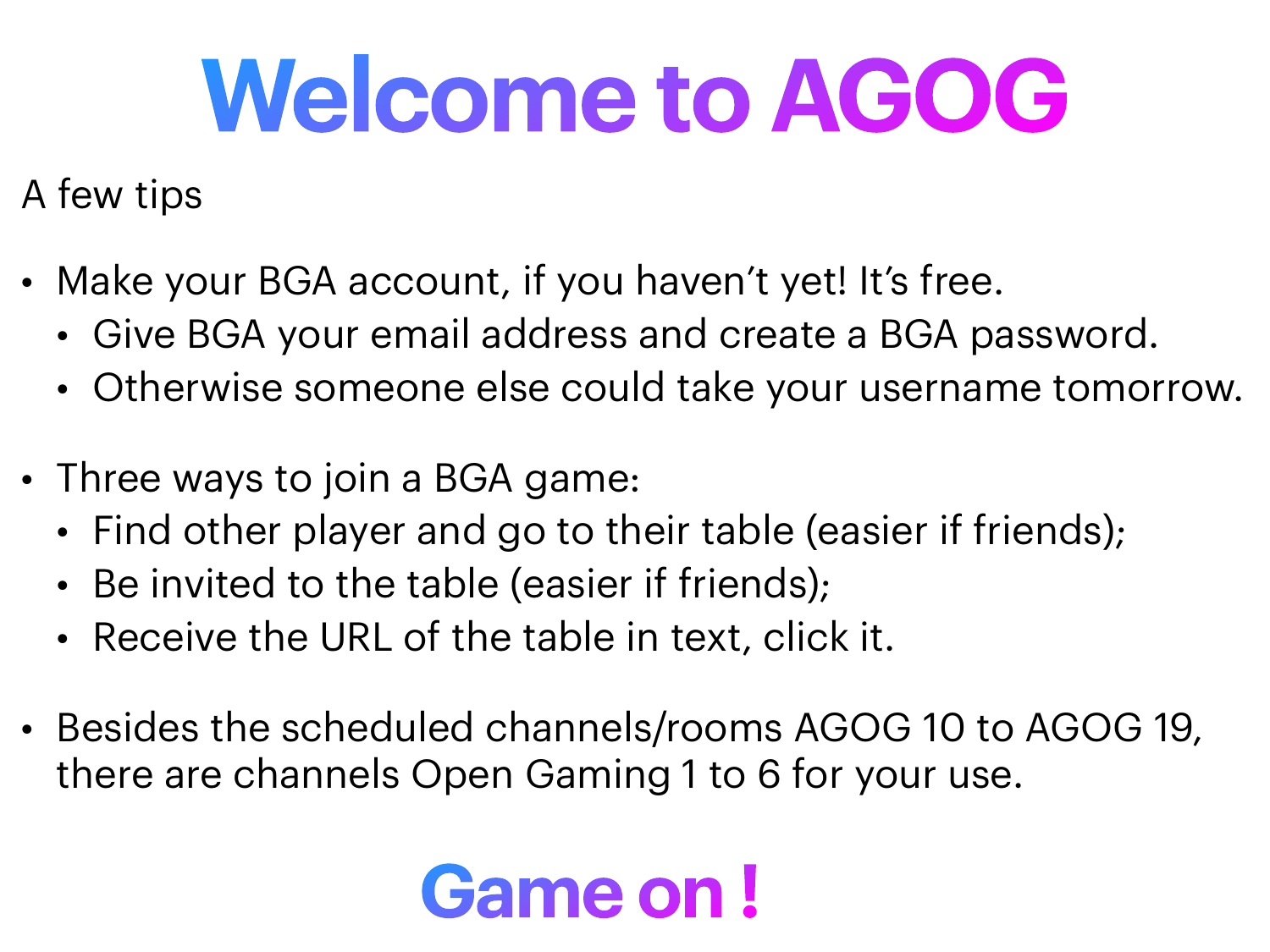## **Finding Event Channels**



Ø



Assemble for briefing at 7:45 am. First round games start at 8:00 am sharp!...